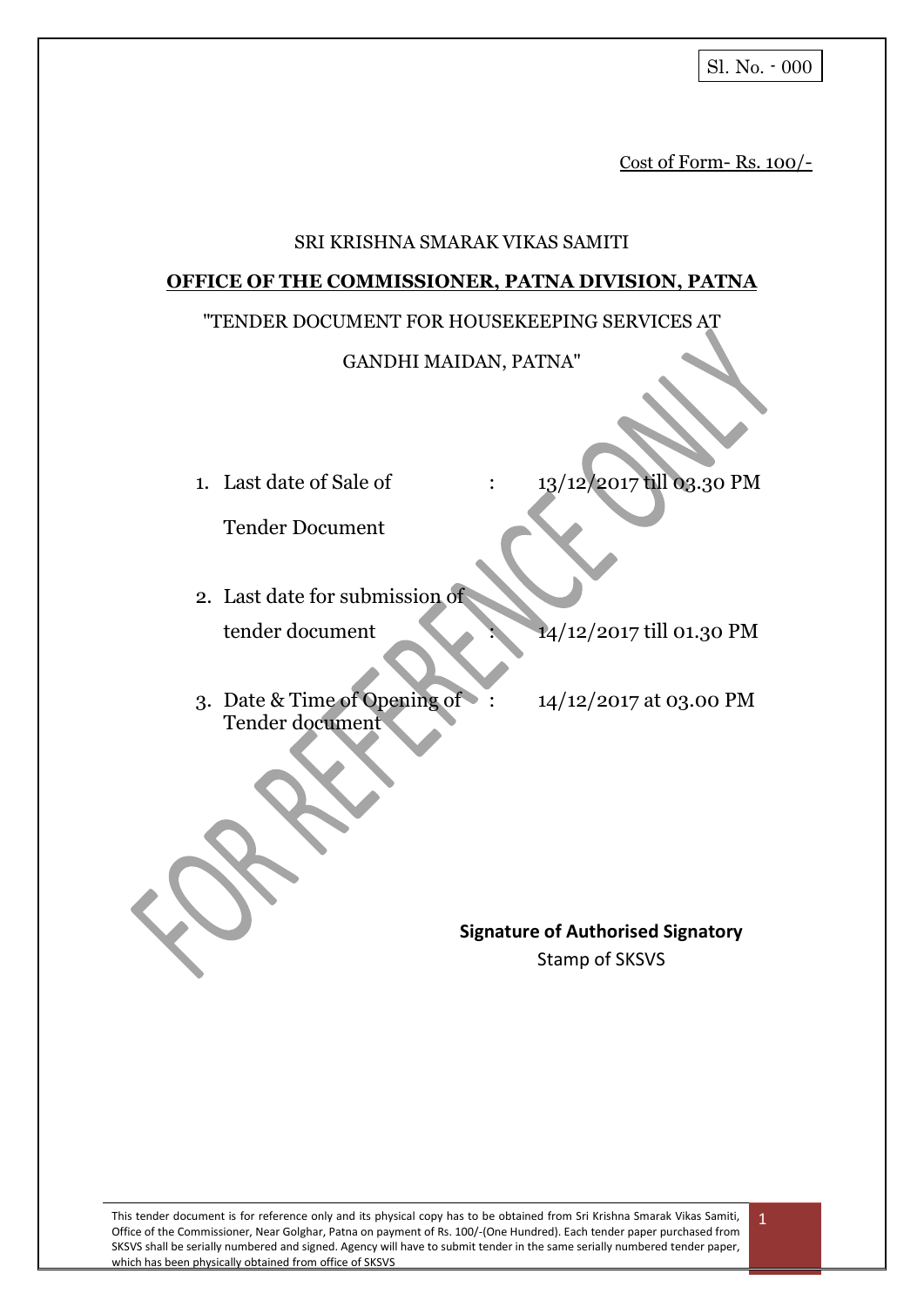# **GENERAL INSTRUCTIONS TO TENDERERS**

- 1. The Commissioner, Patna Division-Cum-Chairman, Sri Krishna Smarak Vikas Samiti invites sealed tender from the interested reputed Firms/Organization for providing Housekeeping Services with modern equipments and best quality manpower for **Gandhi Maidan** campus Patna for eleven months.
- 2. Tender document Containing details about NIT, General Guidelines, Qualification criteria, Scope of housekeeping work, Term & Conditions and Technical & Financial bid, can be purchased from Sri Krishna Smarak Vikas Samiti, Office of Commissioner, Patna Division, Patna on all working days, in office hours on or before 13/12/2017 till 03.30 PM by paying a non refundable fee of **Rs. 100/-** (Rs. one hundred).
- 3. Completed Bid in all respect must be dropped at Sri Krishna Smarak Vikas Samiti, Office of the Commissioner, Patna Division, Patna with all enclosure duly signed on every page by tenderer or his authorized representative, on 14/12/2017 before 01.30 PM. Bidder should read this document carefully and visit the work site before filling in and submitting the tender. Performa-I (Technical bid) and Performa-II (Financial bid) should be filled separately, in all respect.
- 4. An **Earnest Money Deposit (EMD)** of Rs. 35,000/- (Rs. Thirty Five Thousand only) in the form of demand draft/Bankers cheque in favor of **Sri Krishna Smarak Vikas Samiti,** payable at **Patna** must be enclosed with **Technical bid**, without which tender will be summarily rejected.
- 5. Tenders should be submitted, in one sealed envelope super scribed as **"Tender for Housekeeping services for Gandhi Maidan"** containing two separate sealed envelopes. One for Technical bid (Super scribed as "**Technical Bid**"**)**  and another for financial Bid (super scribed as **"Financial Bid")** and addressed to Commissioner, Patna Division, Patna.
- 6. EMD will be forfeited, if bidder withdraws his bid after submission. EMD shall be returned after finalization of bidding process.
- 7. The successful bidder shall have to deposit bank security/demand draft of Rs. 2,00,000.00 (two lakhs) as performance guarantee.
- 8. Corrections, overwriting, alteration and whiteners should be avoided. If needed that part should be circled and duly full signed by the bidder.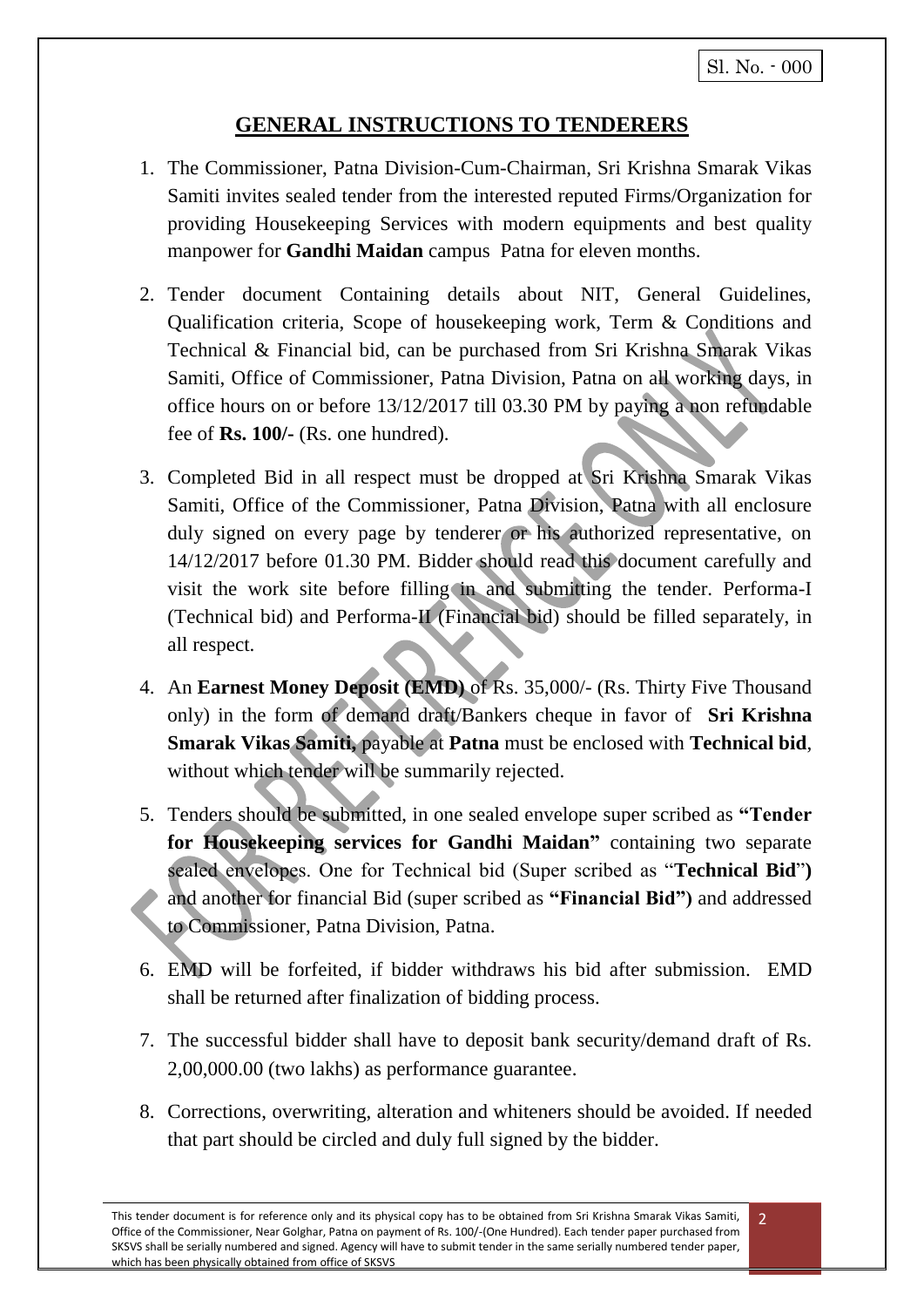- 9. Conditional Tender will be summarily rejected. Incomplete bid will be summarily rejected.
- 10.All matter concerned with this shall be governed by the Indian law both substantive and procedural, in the jurisdiction of High Court, Patna.
- 11.The firm/organization must be having a **Minimum of Three year experience** in Providing Housekeeping services (Cleaning, House Keeping services) in Govt. office/PSUs, and other major institutions.
- 12.The Tender papers and all enclosures (on every page) must be signed separately by each partner of the firm or by a person holding a power of attorney authorizing him/her to do so. Such power of attorney should be produced along with the tender and it must also disclose that the firm is registered under the Indian partnership Act.
- 13. Housekeeping services may further be extended on satisfactory performance and mutual consent on same terms and conditions on yearly basis for another two years.

### 14.**RATES AND PRICE**

14.1 Bidders should quote the rates in the format given at Proforma-2 (financial bid). Incomplete bids will summarily be rejected. All Corrections and alterations in the entries of tender papers will be signed in fully by the Bidder with date. No erasing or over-writings is Permissible.

14.2 Rate must quote by the Bidders exclusive of GST. GST would be borne by Sri Krishna Smarak Vikas Samiti.

14.3 No additional freight or any other charges, etc, would be payable.

# 15. **TERMS OF PAYMENT**

Payment shall normally be released on a monthly basis within a fortnight after the presentation of bill and upon approval of the Commissioner, Patna **Division** 

S.K.S.V.S will deduct tax at source and all other statutory taxes/charges etc. as applicable from time to time on the amount payable to the agency.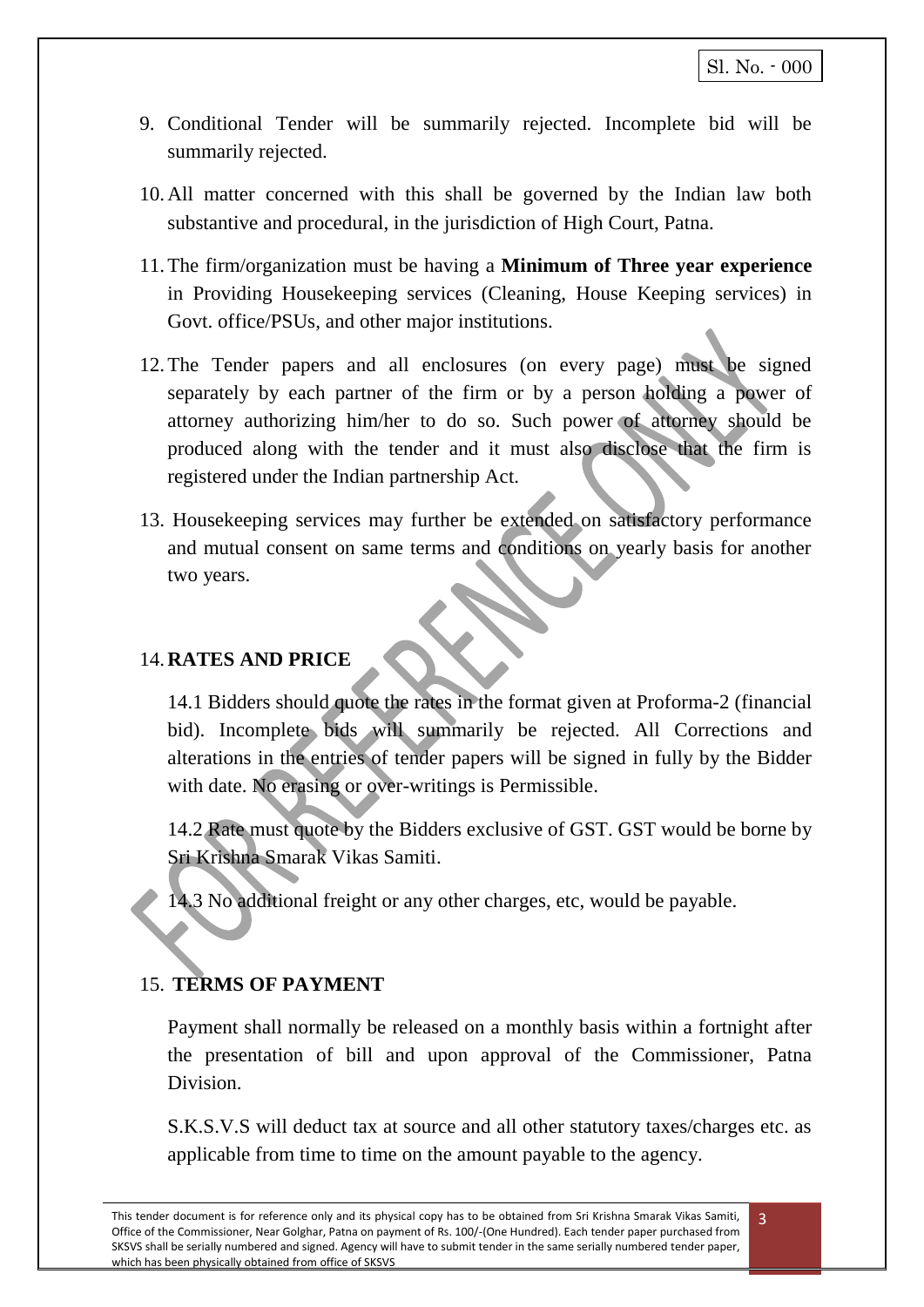### 16. **DEDUCTIONS FOR EXCEPTIONS**

16.1 If at any stage it is felt by the Chairman/Officer Incharge of Sri Krishna Smarak Vikas Samiti, Patna that the housekeeping works are not as per the laid down parameters, office reserves the right to order suitable deduction in payment.

17.**Termination of LOA :** The Letter of Award (LOA) may be terminated by the agency by giving two months notice, however SKSVS may terminate the LOA by giving fifteen days notice without assigning any reason whatsoever. Such termination shall not affect the rights or the obligations of parties arising as a result of or in consequence any act done prior thereto.

### 18. **APPLICABLE LAW AND JURISDICTION**

All matters connected with this shall be governed by the Indian law both substantive and procedural, for the time being in force and shall be subject to the exclusive jurisdiction of Courts at Patna.

- 19. No alternative offer shall be considered.
- 20.Commissioner, Patna Division-Cum-Chairman, Sri Krishna Smarak Vikas Samiti, Patna reserves the right to annul the bidding process at any time prior to award of contract including rejection of any or all bids after the same have received, without hereby incurring any liability to the affected bidder or any obligation to inform the affected bidder/s on the ground of Sri Krishna Smarak Vikas Samiti action.
- 21. Commissioner, Patna Division reserves the right to accept/reject any bid and to cancel the bidding process at any time and reject all bids, at any time prior to placement of order, without, thereby incurring any liability.
- 22. Any clarification on the documents may be obtained form-

*Secretary to Commissioner, Patna Division -cum-Officer Incharge, Sri Krishna Smarak Vikas Samiti, Patna.*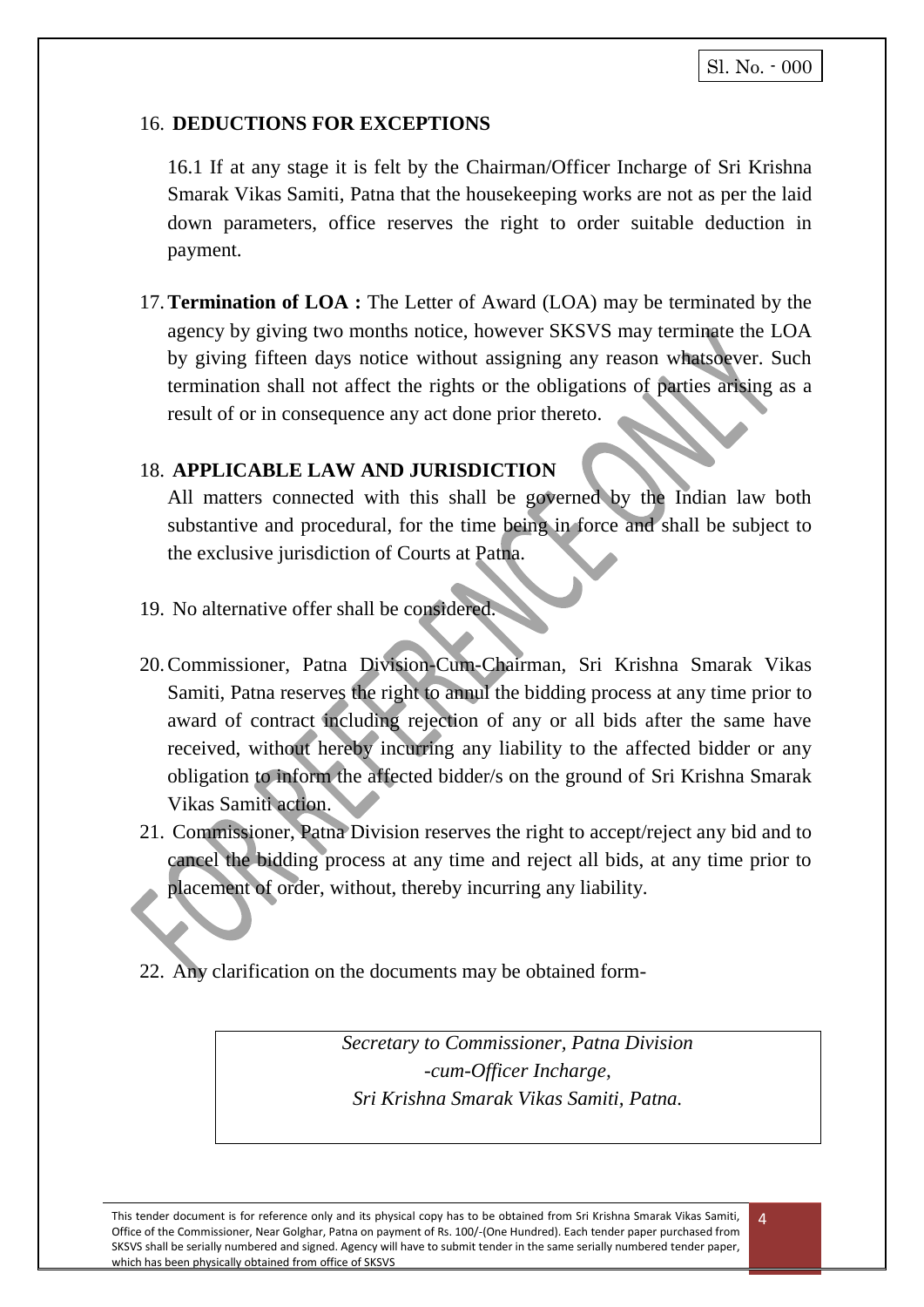- 23.**Penalty for non-performance :-** SKSVS would make regular assessment of the performance of the agency for the work assigned and at its own discretion may make suitable and appropriate deductions in the monthly payment as per the laid down parameters of the work performed by the agency. If the work performed is found unsatisfactory, SKSVS may debar/blacklist the agency and can award the work at the L1 rate, to the agency having quoted the L2 rate. In case the next agency after having awarded the work, refuses to undertake work or performs unsatisfactorily, SKSVS would go in for the re-tender.
- 24.The Agency shall ensure cleanliness at all times. The Agency shall put in place relievers (in the ratio 6:1) as would be required for the housekeeping staffs working for 26 days in a month. The rate quoted by the agency shall include additional relieving charges of 16.6 % of the rate as well.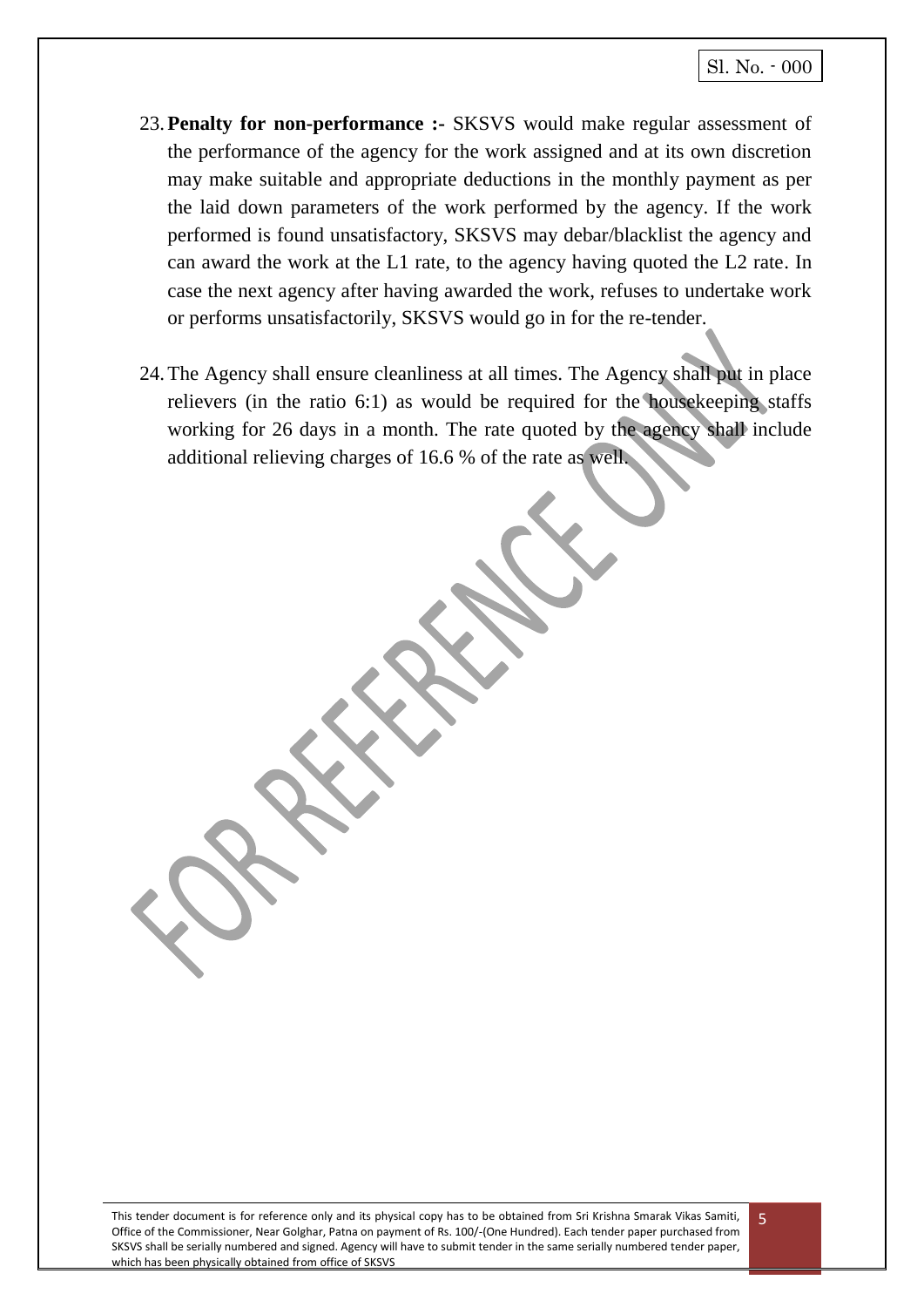# **SCOPE OF HOUSEKEEPING SERVICES/LAWN/GARDEN/ MAINTENANCE**

Housekeeping work will be done on all days of the week.

- **1. Housekeeping work: Broadly the housekeeping work may be subdivide in following services.**
	- *a. General Housekeeping (Cleaning the Pathway, Lawn, Campus and Drainage of Gandhi Maidan.*
		- i. The Service providers is expected to complete cleaning of lawn, campus and pathway, drainage of campus areas as required, inside Gandhi Maidan.
		- ii. No harm to the existing structure, fittings, finishes, fixings should be done due to bad workmanship, inferior quality of cleaning apparatus used, inferior quality of cleaning agent used, wrong Cleaning process, Mishandling etc. Special care required for specialized type of materials and important things, specialized treatment/cleaning process must be adopted.
		- iii. During conference, rally, meeting and other major functions frequency of cleaning of common areas and lawns will have to be increased to achieve the clear lines.
		- iv. For maintenance of lawn, garden and housekeeping work good quality material like phenyl, Colins, Lizol and other disinfectants etc. and good quality machinery/equipments will be used. The cost of all cleaning material to be borne by the agency.
			- Cleaning of campus also covers drain, sewerage system, rain water pipes, manholes, etc.

# *b. Horticulture Services*

- i. Maintenance of lawn and garden.
- ii. Watering the plants.
- iii. Trimming & maintenance of decorative plants.

### **2. Minimum number of Equipments Required.**

- a) Vaccum- wet/dry cleaners 1 Nos. b) Single disc Scrubbers - 1 Nos.
- c) Hand held Trolley 5 Nos.
- d) Hand held Vehicle Carriages 5 Nos. for garbage disposal.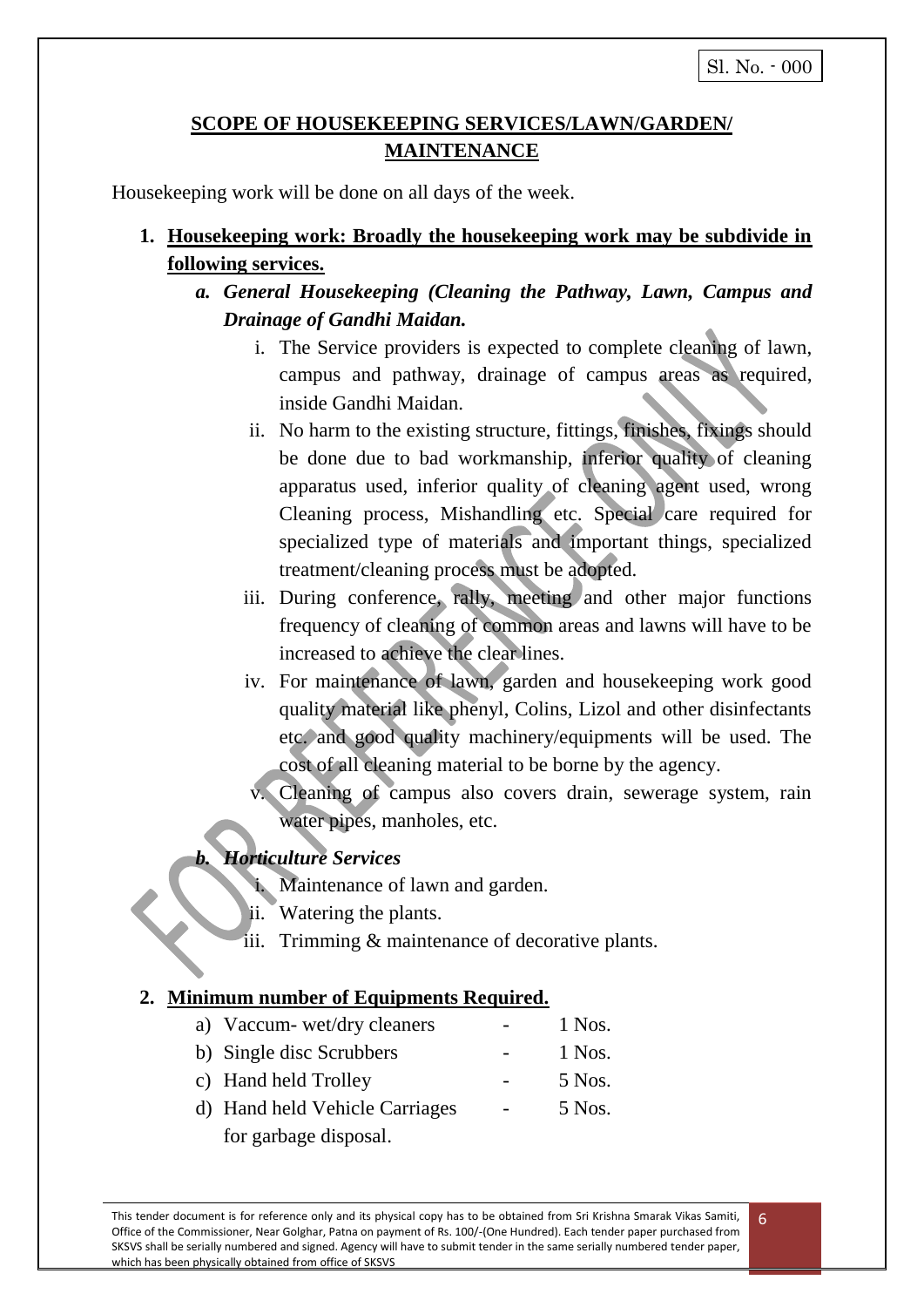Number and type of equipments may be increased by agency as per their requirement.

#### **3. General Terms & Conditions**

- i. All the housekeeping staffs will be well dressed as the dress code with certified Photo ID card as specified by the SKSVS.
- ii. Proper registers/records for the jobs carried out on daily, weekly, fortnightly and monthly basis will be maintained by the Staff of the agency.
- iii. Successful bidders will have to provide detailed plan of Action including the number of the persons employed by the agency within seven days (and after award of work). Failure to do so will be summarily lead to rejection of work award.
- iv. There will not be extra payment for maintenance/housekeeping for any kind of functions organised in Gandhi Maidan, Patna.
- v. Compliance of all statutory laws/labour laws is to be made by the agency only and SKSVS has no obligation of the same.
- vi. The agency shall comply with the statutory provisions of Contract Labour (Regulation & Abolition) Act, 1970; Employees State Insurance Act 1948; Workman's Compensation Act, 1923; Payment of Wages Act, 1936; The Employees Provident Fund (and Miscellaneous Provisions) Act, 1952; Payment of Bonus Act, 1965; The Minimum Wages Act,1948 with all amendments.
- vii. Bidder must employ adult and efficient labour only. Employment of child labour will lead to the termination of the contract. The successful bidder shall engage only such workers, whose antecedents have been thoroughly verified including character and other formalities.
- viii. The bidder shall ensure that all the workforce deployed wear uniform and ID Card while on duty as specified by Samiti.

#### **4. Evaluation of work Performed :-**

SKSVS on a regular basis would evaluate the performance of the Agency as laid down in the scope of work. SKSVS would make regular assessment of the performance of the agency for the work assigned and at its own discretion may make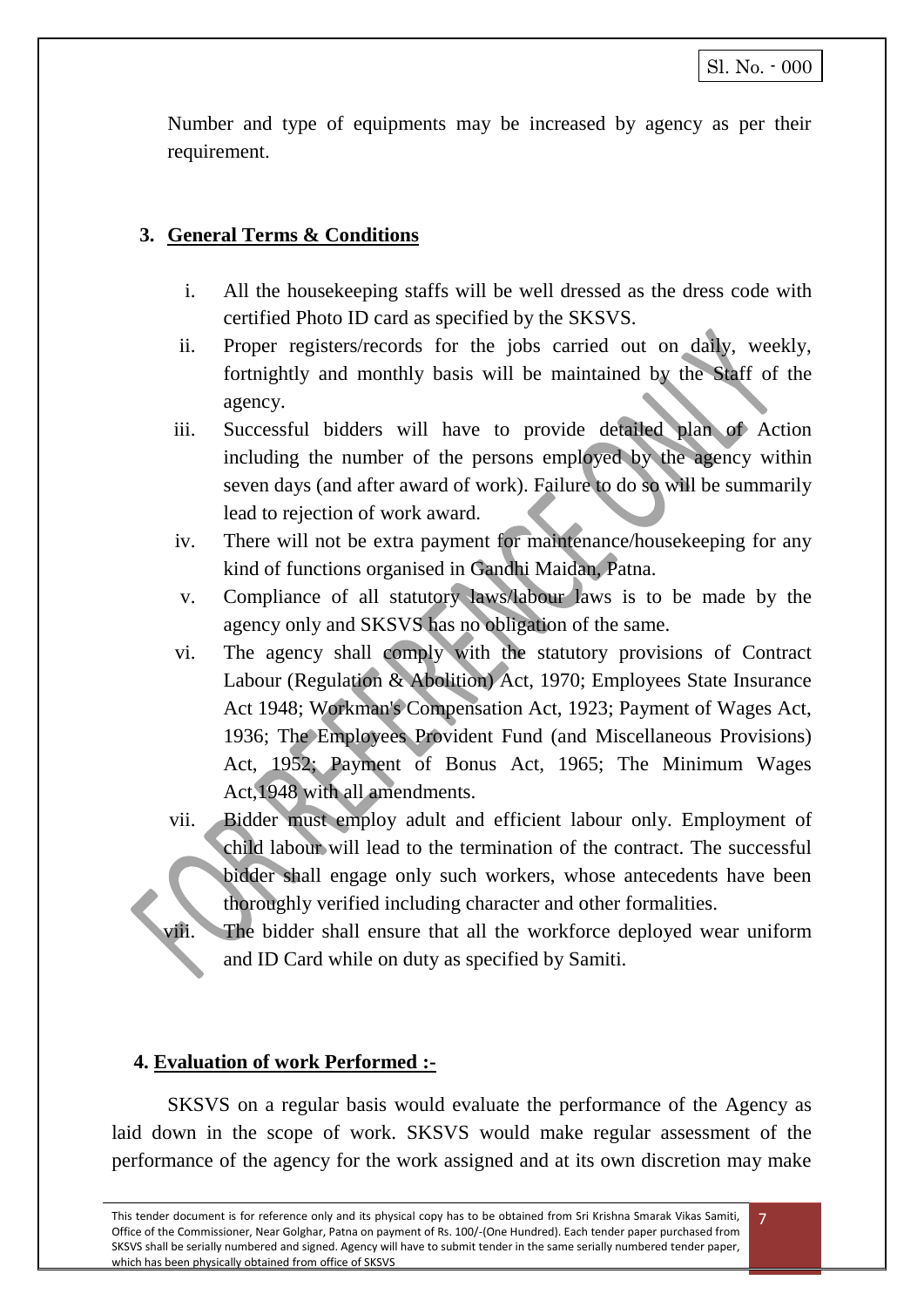suitable and appropriate deductions in the monthly payment as per the laid down parameters/ scope of work of the work performed by the agency. If the work performed is found unsatisfactory, SKSVS may debar/blacklist the agency and can award the work at the L1 rate, to the agency having quoted the L2 rate. In case the next agency after having awarded the work, refuses to undertake work or performs unsatisfactorily, SKSVS would go in for the re-tender.

# **5. Housekeeping : Frequency of cleaning of major items.**

### **A. Daily Jobs**

| SI.<br>No.     | <b>Work Details</b>                                       | <b>Remarks</b>                    |
|----------------|-----------------------------------------------------------|-----------------------------------|
|                | Cleaning of Main Pathway, lawn and Garden.                | Daily and keep it clean all times |
| 2              | Cleaning of campus, disposal of garbage etc.              | Daily and keep it clean all times |
| 3              | Watering plant in Gandhi Maidan                           | Daily and keep it clean all times |
| $\overline{4}$ | Collection of waste materials i.e., papers/polythene from | Daily and keep it clean all times |
|                | campus, waste paper, and putting in bags at the specified |                                   |
|                | location                                                  |                                   |
|                | Trimming & maintenance of decorative plants.              | As required                       |
| 6              | As directed by Sri Krishna Smarak Vikas Samiti.           |                                   |

# **B. Monthly Jobs**

| ol.<br>No. | <b>Work Details</b>                             | <b>Remarks</b> |
|------------|-------------------------------------------------|----------------|
|            | Cleaning of manholes chambers, sewer etc.       |                |
|            | As directed by Sri Krishna Smarak Vikas Samiti. |                |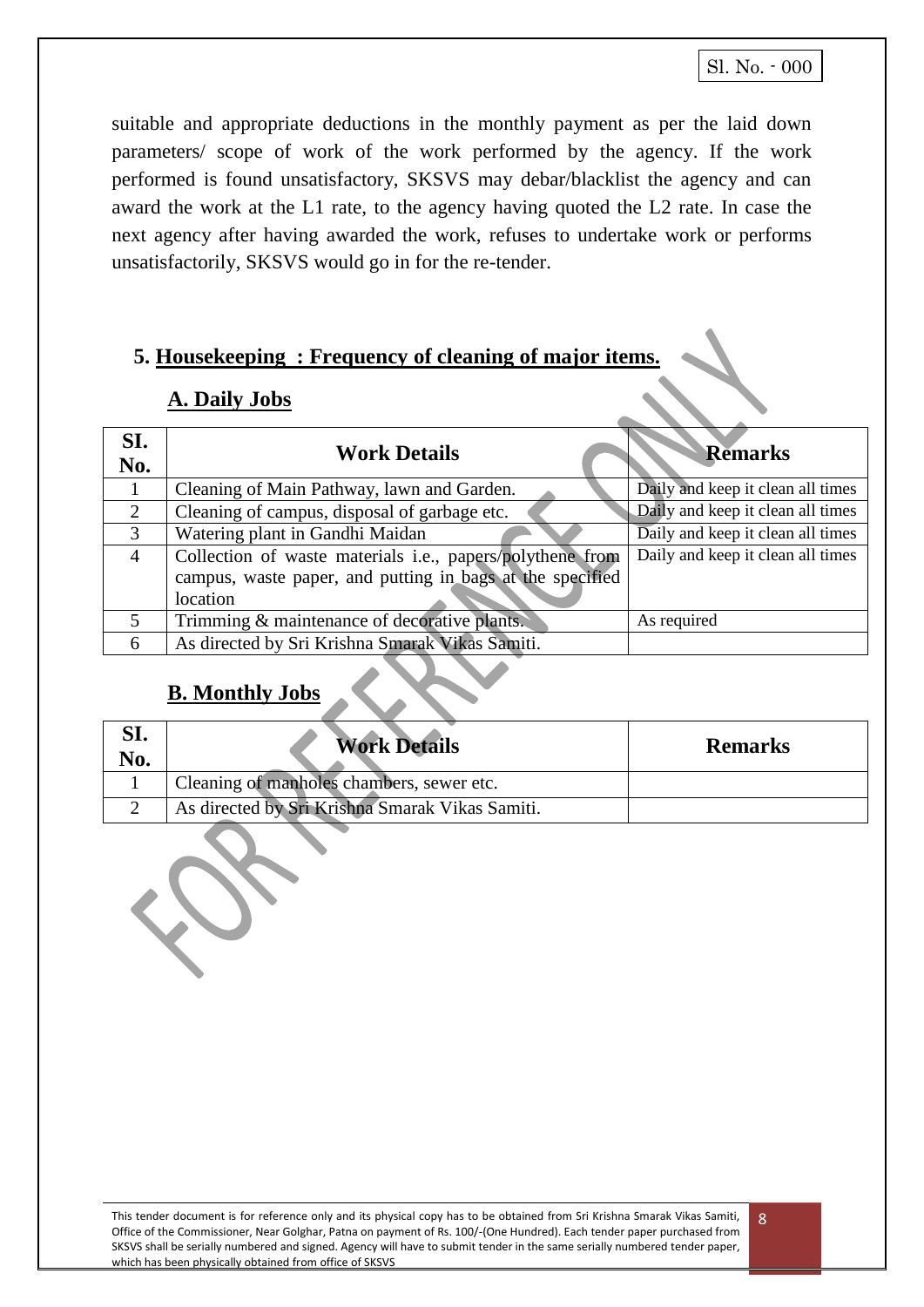# **TECHNICAL BID**

# **(Proforma-I)**

# **"HOUSEKEEPING SERVICE AT GANDHI MAIDAN, PATNA"**

| 1. | Name of Tenderer              | $\ddot{\cdot}$ |  |
|----|-------------------------------|----------------|--|
| 2. | <b>Full Address with</b>      | $\ddot{\cdot}$ |  |
|    | Telephone/Mobile Nos.         |                |  |
|    | (A) Head Office               | $\ddot{\cdot}$ |  |
|    | (B) Branch/Local Office       | $\ddot{\cdot}$ |  |
| 3. | <b>Earnest Money Details:</b> | $\ddot{\cdot}$ |  |
|    | (Enclose Original             |                |  |
|    | <b>Bank/Demand Draft)</b>     |                |  |
|    | 1. Demand/Bank Draft No.      |                |  |
|    | 2. Bank and Branch Name       |                |  |
|    | 3. Amount                     |                |  |

4. Details of Places where housekeeping services are being provided to Govt./PSUs or other major organizations (atleast 3 years experience).

| Housekeeping<br>job carried<br>out during<br>three $(3)$ years | <b>Name of</b><br><b>Organization</b> | <b>Nature</b><br>of Job | <b>Area</b><br>covered | <b>Manpower</b><br>deployed | <b>Value</b> | <b>Experience</b><br>certificate/ Order<br>etc. |
|----------------------------------------------------------------|---------------------------------------|-------------------------|------------------------|-----------------------------|--------------|-------------------------------------------------|
|                                                                |                                       |                         |                        |                             |              |                                                 |
|                                                                |                                       |                         |                        |                             |              |                                                 |
|                                                                |                                       |                         |                        |                             |              |                                                 |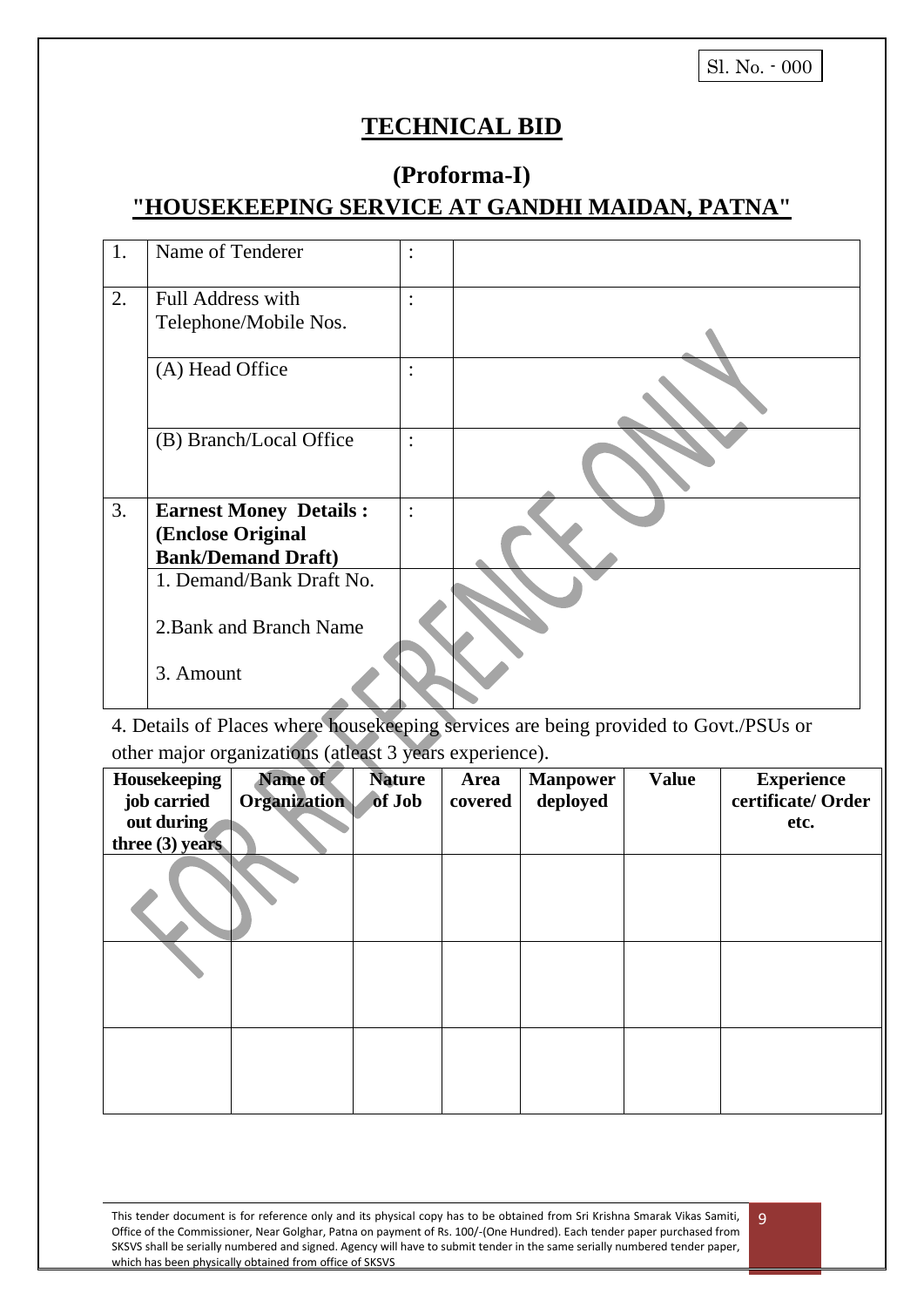| 05 | Turnover of the Company/Firm/<br>Agency for each year during three | 2013-14     | Rs. | Lakh |
|----|--------------------------------------------------------------------|-------------|-----|------|
|    | financial years<br>(Attach details)                                | $2014 - 15$ | Rs. | Lakh |
|    |                                                                    | $2015 - 16$ | Rs. | Lakh |
| 06 | <b>PAN Number</b>                                                  |             |     |      |
| 07 | <b>GST</b> Registration Paper<br>(Photocopy)                       |             |     |      |
|    |                                                                    |             |     |      |

8. Any other relevant information related to housekeeping services, you would like to submit: (Enclose Extra sheet if required)

…………………………………………………………………………………… …………………………………………………………………………………… ……………………………………………………………………………………

9**. Declaration: I/We declare that, the information given above is correct. In case it is found false/incorrect, at any stage, SKSVS may terminate the LOA or take suitable action against me/us. I/We have read/gone through the terms, conditions, rules, guidelines etc. of the tender/housekeeping work, and agree to follow the same.**

| Date:  | (Signature/s of the tenderer/Authorized person) |
|--------|-------------------------------------------------|
| Place: | Full Name/s:                                    |
|        | Designation:                                    |
|        | Stamp:                                          |

(Please put Signature and name on every page of Bid Document and Enclosures.)